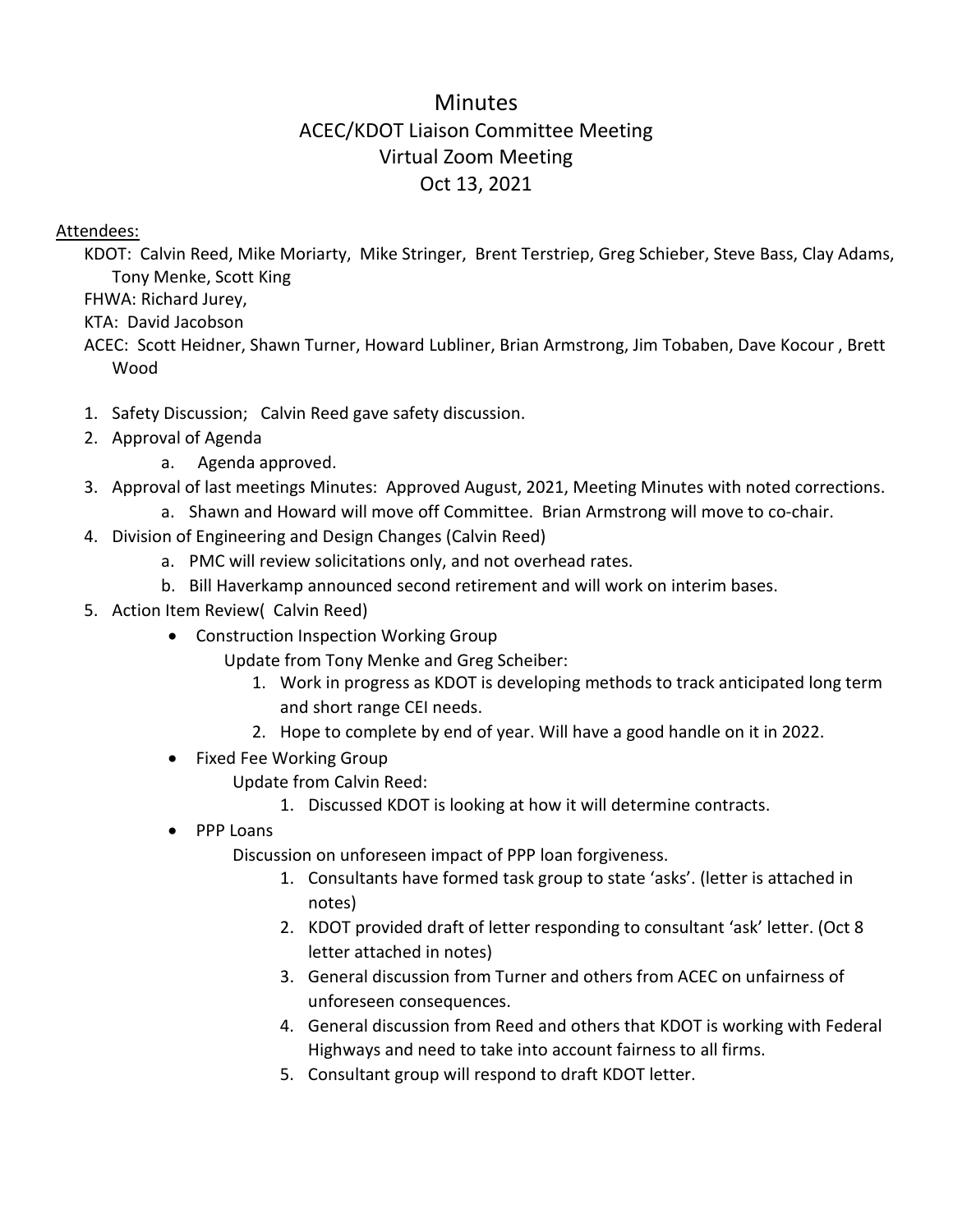6. Status of KDOT Funding & Update from Calvin

Funding is very good.

7. Bureau of Local Projects Update; Mike Stringer

Consultant Evaluation form did get launched in September.

Project updates: HRRR applications due. LRSP need to sign more counties up. Deadline is March 15, 2022.

Staffing updates. Added Dave Northrup and David Lutgen. Added two ET's. Mike Stringer announced his retirement Jan 1, 2022.

8. FHWA Update; Richard Jurey

Getting ready to fill vacancies.

Infrastructure bill will be up for vote in October. May have funds to increase staffing. Chris Brunce will work in office of infrastructure.

9. Contracts; Reed.

Recently advertised for contracts manager position. Engineer preferred but not required. Hope to get filled next month.

Will separate PMC from KDOT's roll. PMC will develop RFP's.

Marcia Turner primary KDOT lead.

Ben Aviscus PMC for RFP development.

- 10. Bureau of Road Design update: King
	- a. Nat Velasquez new pavement design leader. Delbert Ramsey new technician. Continue to recruit.
	- b. Down to four squads. A lot of retirement coming up in next couple of years.
	- c. Refreshing 3R policy again. Amy Rockers is working on this.
	- d. Fencing Policy: Working on update.
	- e. Reminder for consultants: KDOT PM and consultant PM need to be talking.
	- f. Will be able to give a NTP prior to agreement if urgency is approved by KDOT PM.
	- g. More project announced in local consult by end of year and KDOT will decide which they will do in house.
- 11. Update from consultants. Turner
	- a. Referred to previous discuss on PPP and CEI working groups.
	- b. Discussed that TranSystems is requiring COVID vaccine.
- 12. Bureau of Structure and Geotech: No update.
- 13. KTA Update; Jacobson

Dealing with supply chain issues and no bids on some projects.

Some materials not getting quoted and some materials 6 month lead time.

Aluminum at all time high.

Working on interoperability across the nation.

As we go through with RUC study, may not be an issue.

- 14. Bureau of Planning: no update.
- 15. KDOT Field Update: Brent Terstriep,

Working on borrowing help. Shifting between Winfield and Pratt.

Appreciates multiple consultants working in area.